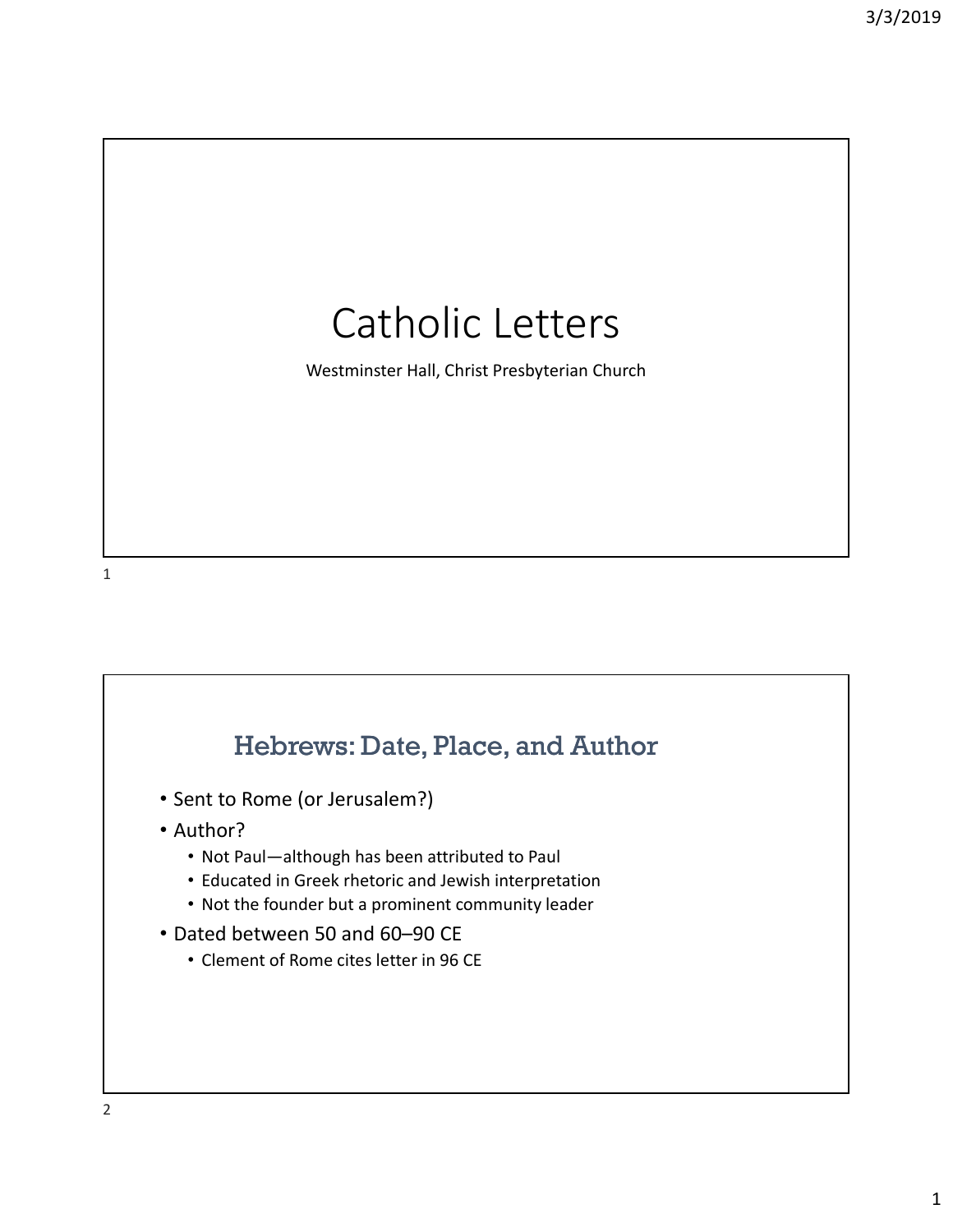#### Recipient Community

- Second‐generation Christians
- Mix of Jewish and Gentile members
- Educated in Hellenistic rhetoric and Torah argumentation
- Endured abuse, persecution, suffering
- Competing Jewish and Christian practices
- In danger of apostasy, leaving the faith for Jewish traditions surpassed by Christ

3

#### Style

- A "word of exhortation" or sermon (13:22)
- Alternates exhortation and exposition
- Reinterprets temple rites and Jewish heroes in light of Christ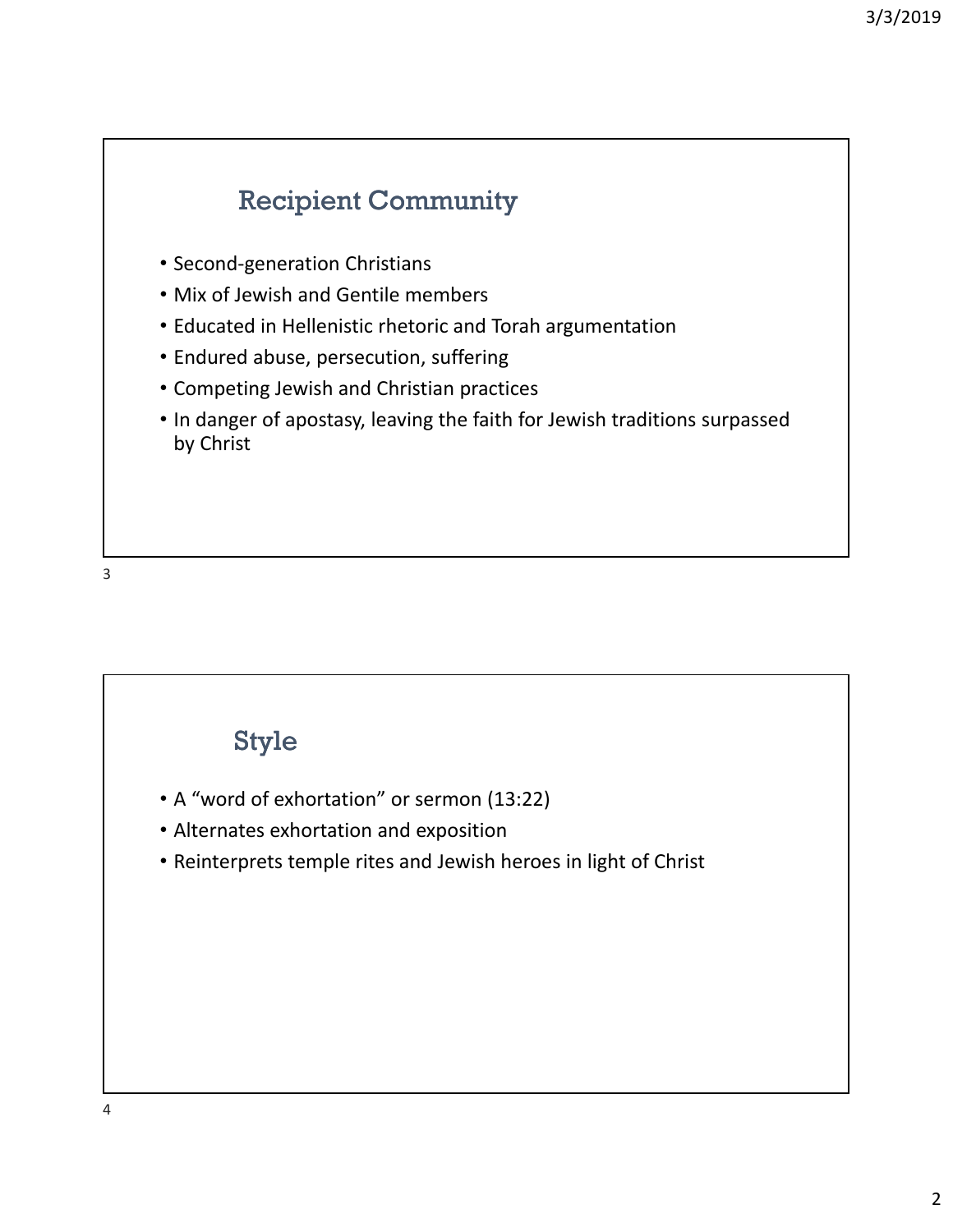

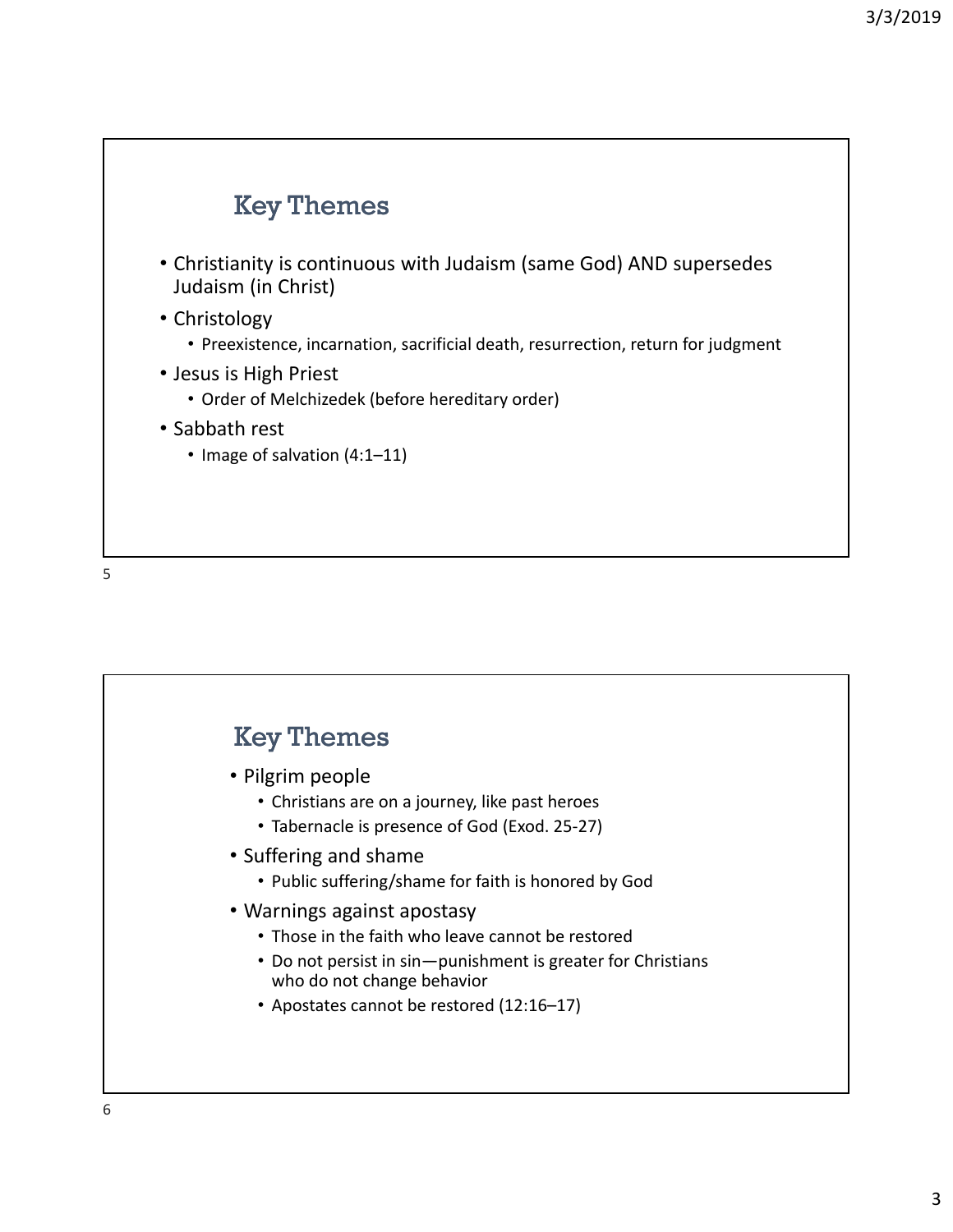- Prologue: the Son reveals God (1:1–3)
- Superiority of the Son (1:4–4:13)
- Jesus, the High Priest (4:14–10:39)
	- Jesus sympathizes with humanity
	- Jesus serves as a priest like Melchizedek
	- Earthly sanctuary is shadow of heavenly sanctuary
	- Christ's sacrifice > Levite priests' sacrifices
- Cloud of witnesses and suffering (11:1–12:11)
- Mount Zion > Mount Sinai (12:12–29)
- Admonitions, prayers, blessings (13:1–25)

7



# James: Date, Place, Author

- "From James, to the twelve tribes of the Dispersion" (1:1)
- Is this James one of Jesus' brothers?
- Genre: Jewish wisdom literature
- Form: a homily?
- Sayings of Jesus, but little mention of him
- Late 40s–50s CE
- Community may have been "scattered" (dispersed) because of local persecution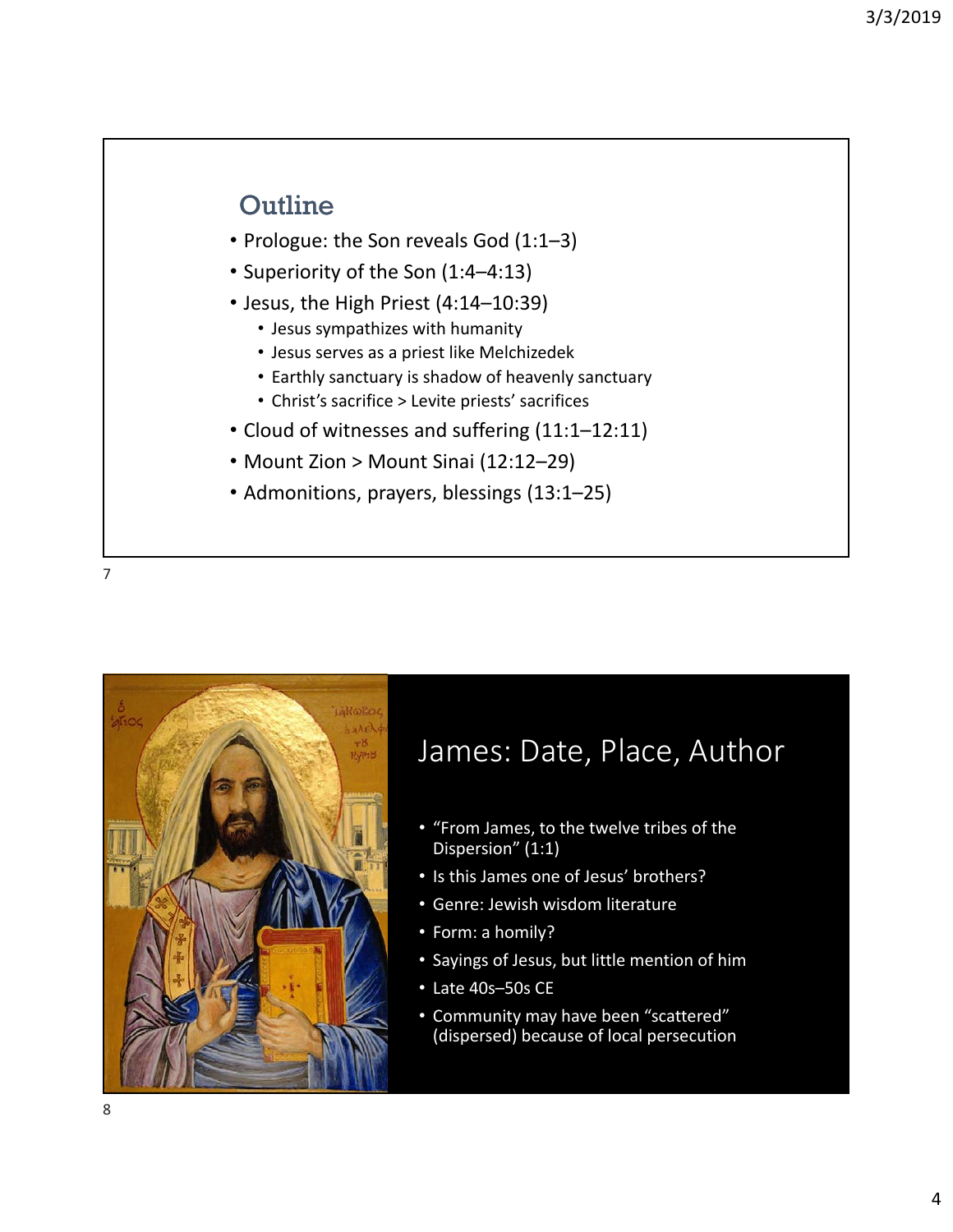

# Outline of James

- Salutation (1:1)
- "Pure religion" loves God and neighbor (1:2–2:13)
	- God is impartial; do not favor the rich
	- God is generous; honor the poor
- Faith without works is dead (2:14–4:10)
	- Teachers have great responsibility in actions
	- Controlled speech and the wayward tongue
	- Two kinds of wisdom—two paths
- Speech, planning, prayer, restoration (4:11–5:20)



## James: Key Themes

- Trials and temptations
	- Test and perfect our faith
- Wisdom from above
	- Is from the father of lights
	- Do not follow wisdom of the world
- Faith and "works"
	- Demonstrate what you believe by how you live
- Rich and poor
	- Do not discriminate
	- God blesses the poor; God's people must bless and care for the poor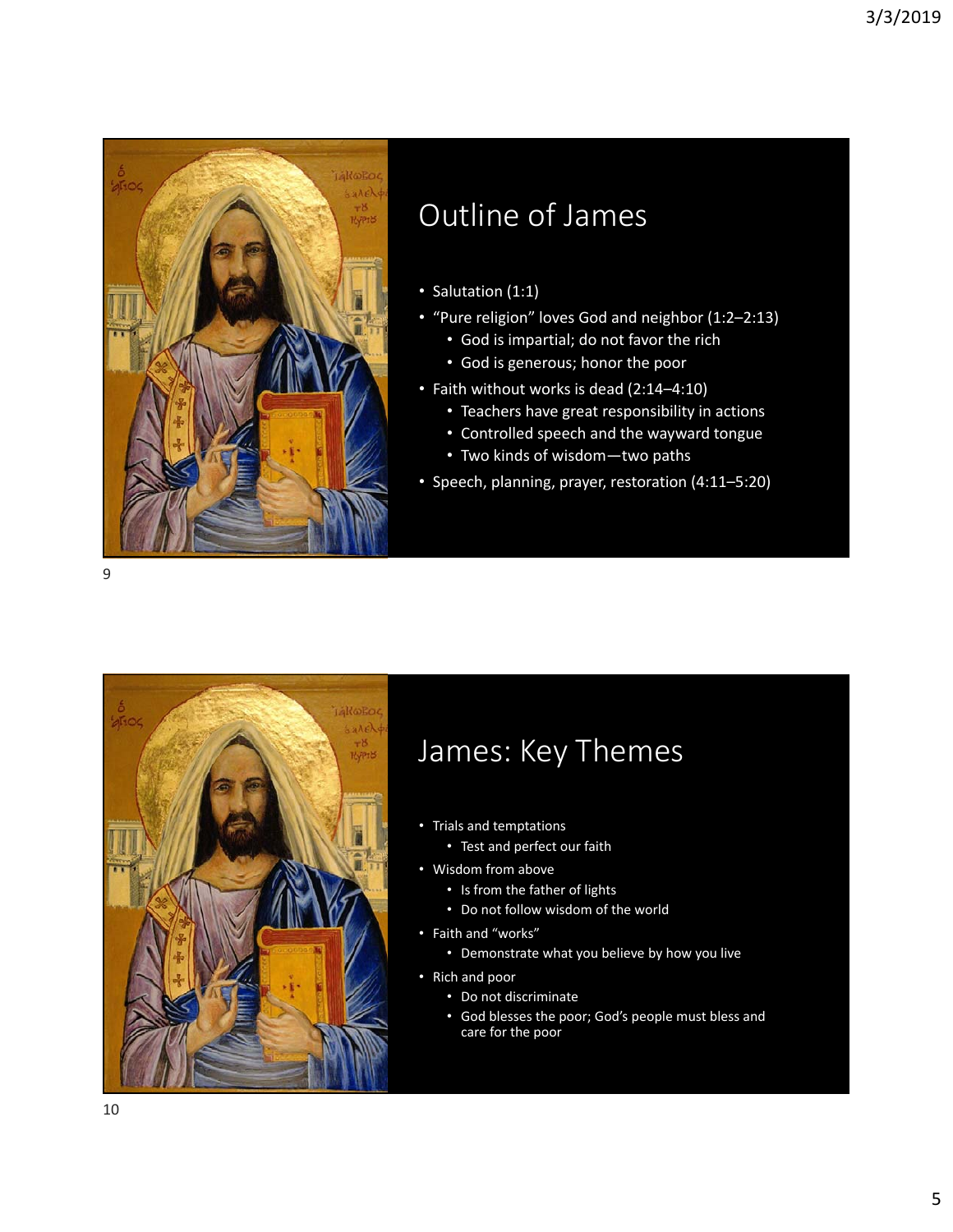

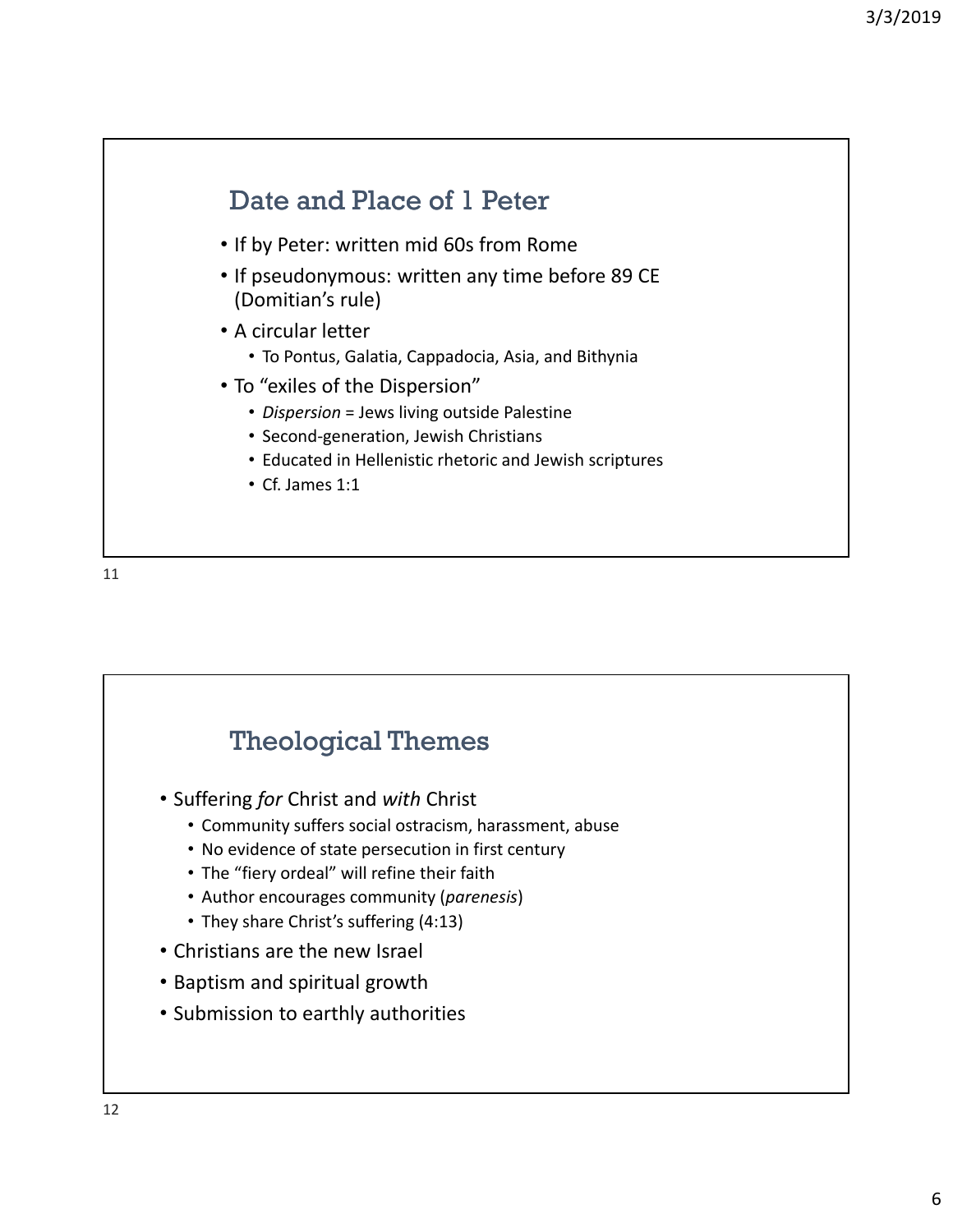- Salutations and blessing of God (1:1–12)
- Live as God's people (1:13–2:10)
- Exercise honorable conduct (2:11–3:12)
	- Household codes
- Suffering for what is right (3:13–4:19)
	- A blessing
	- Christ's suffering procured our baptism
	- We share Christ's sufferings and blessing
- Encouragement and exhortation (5:1–11)
- Closing (5:12–14)

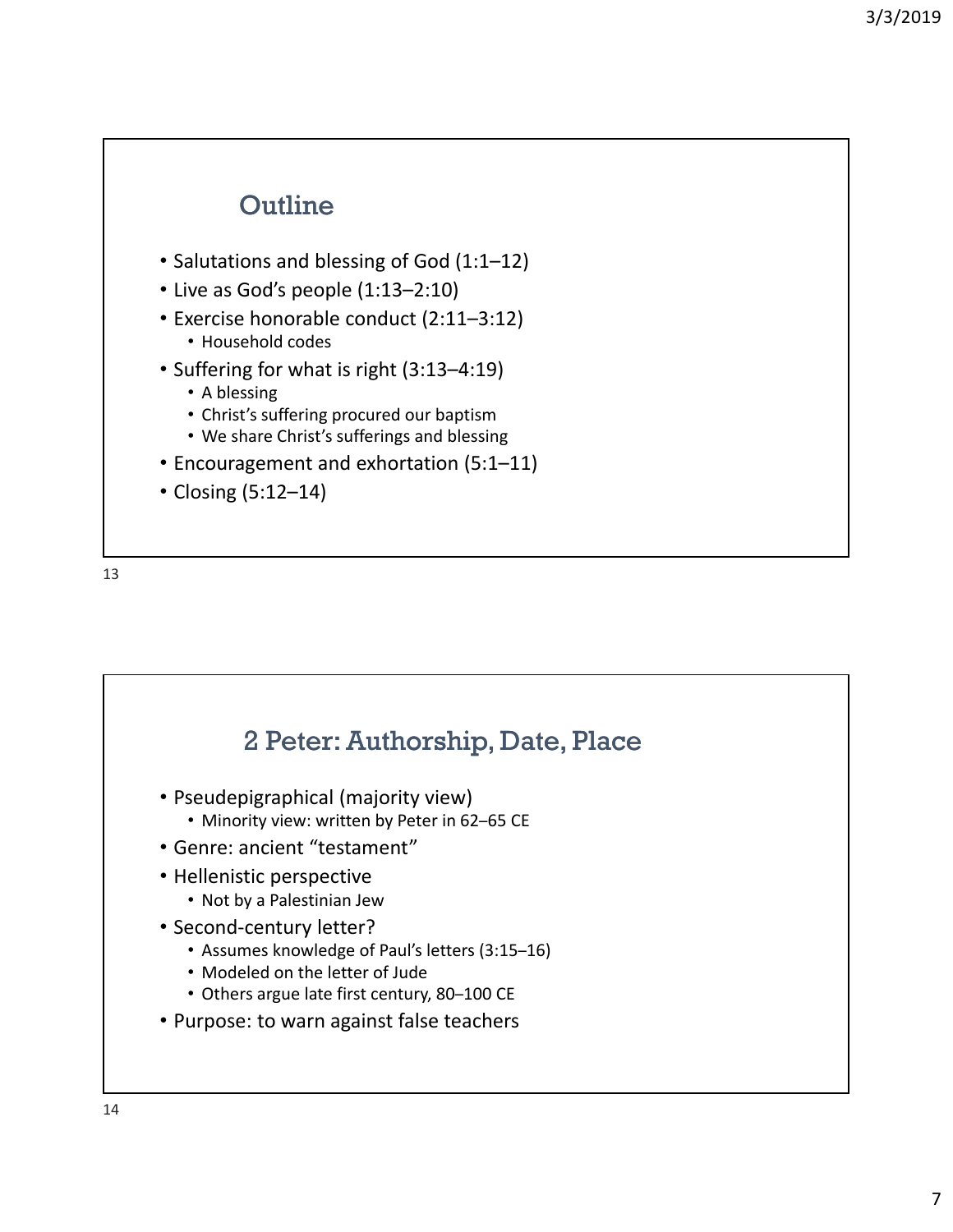#### Characterization of the False **Teachers**

- Members of the community gone astray
- Seek profit
- Use flattery
- Morally lax
- Lure people into licentious behavior
- Scoff at Christ's *parousia*
- Idiosyncratic interpretations of scripture
- Influenced by early Gnosticism?
- Influenced by Epicureanism?



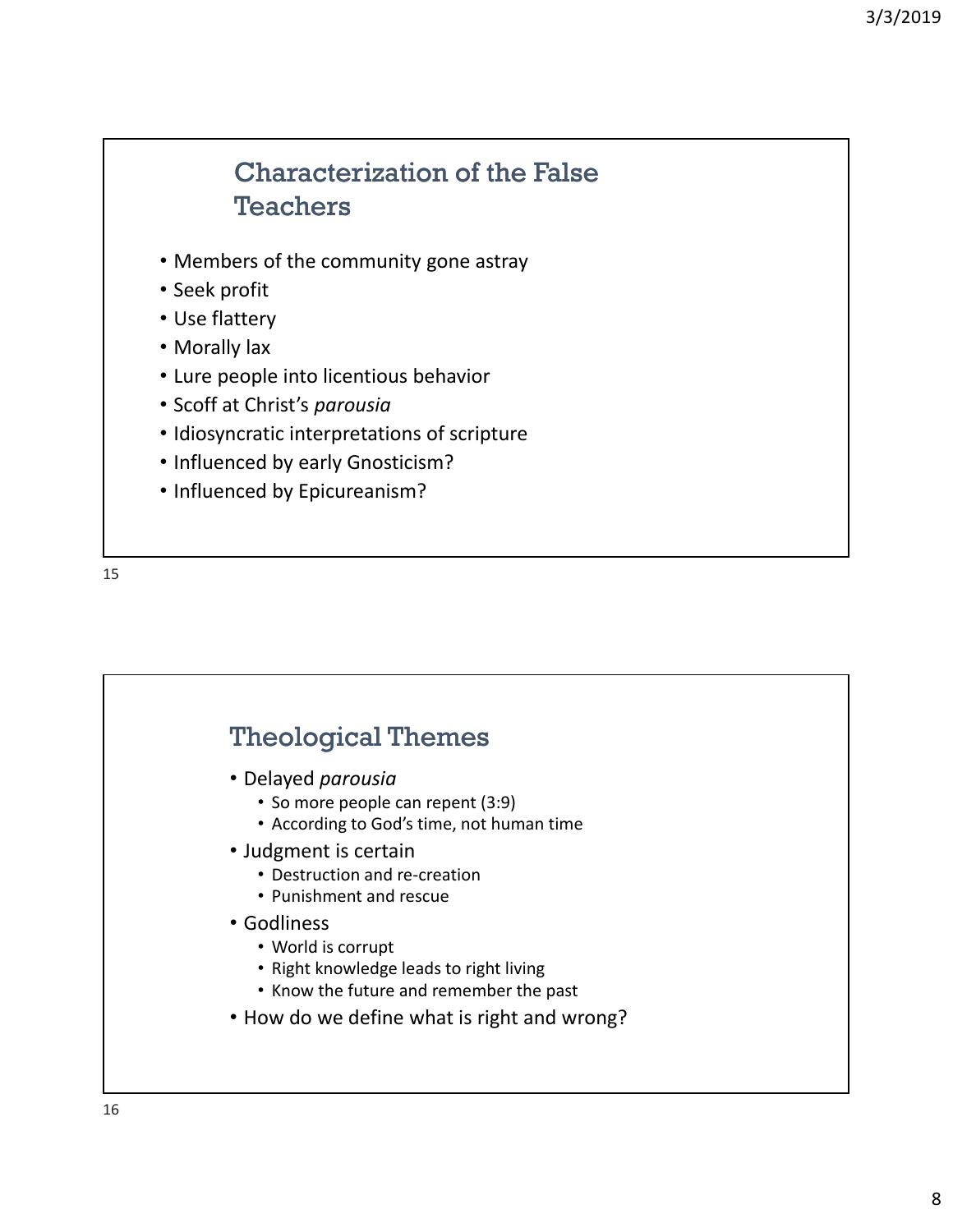- Salutation and blessing (1:1–2)
- Parting words and testament (1:3-21)
	- God supplies everything we need
	- Live as God's elected
	- Christ is our prophetic hope
- False prophets and teachers (2:1–22)
	- Long condemned liars
	- Positive examples: Noah and Lot
- Hold fast: Christ is indeed coming! (3:1–13)
- Meanwhile: patience and peace (3:14–18)



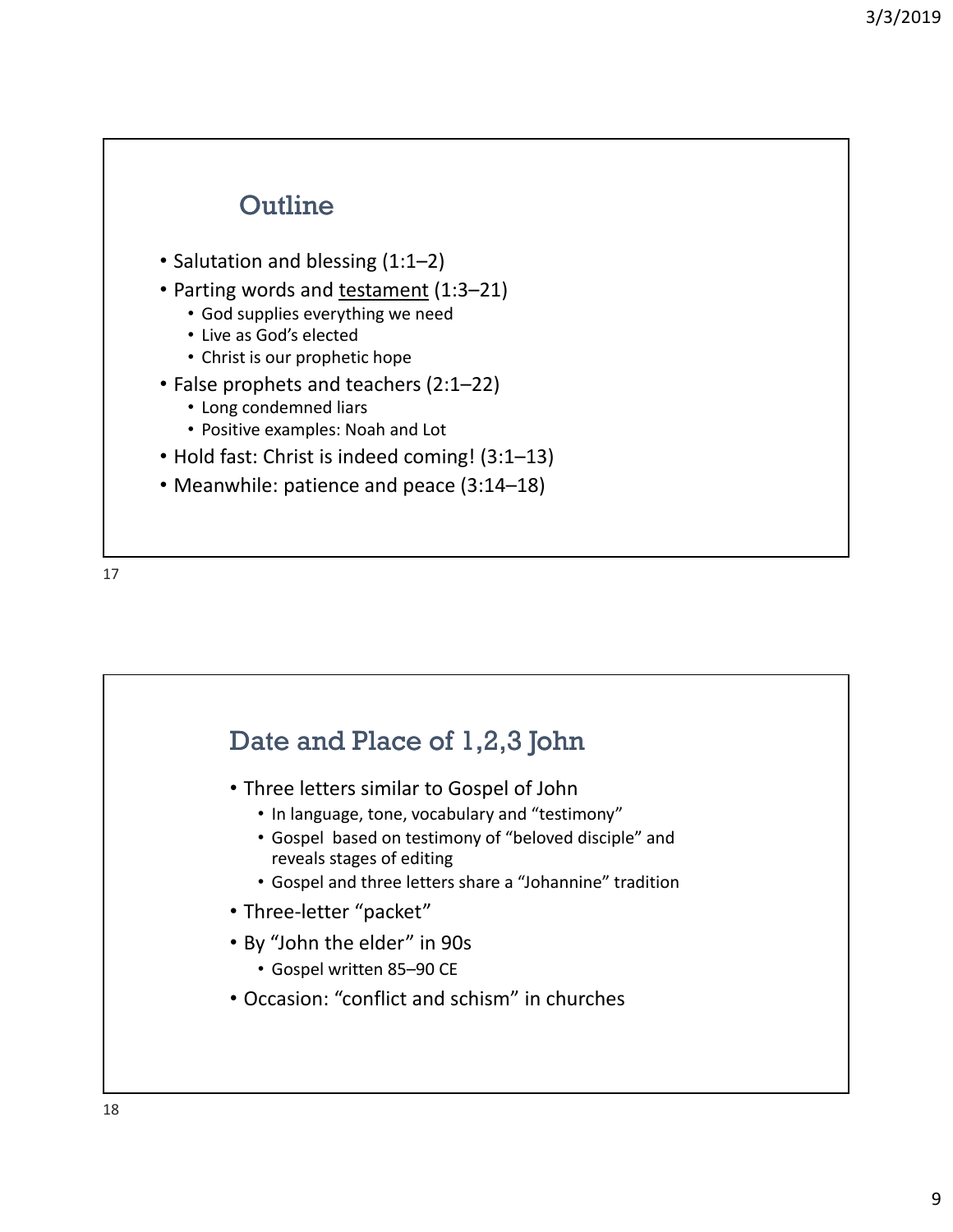

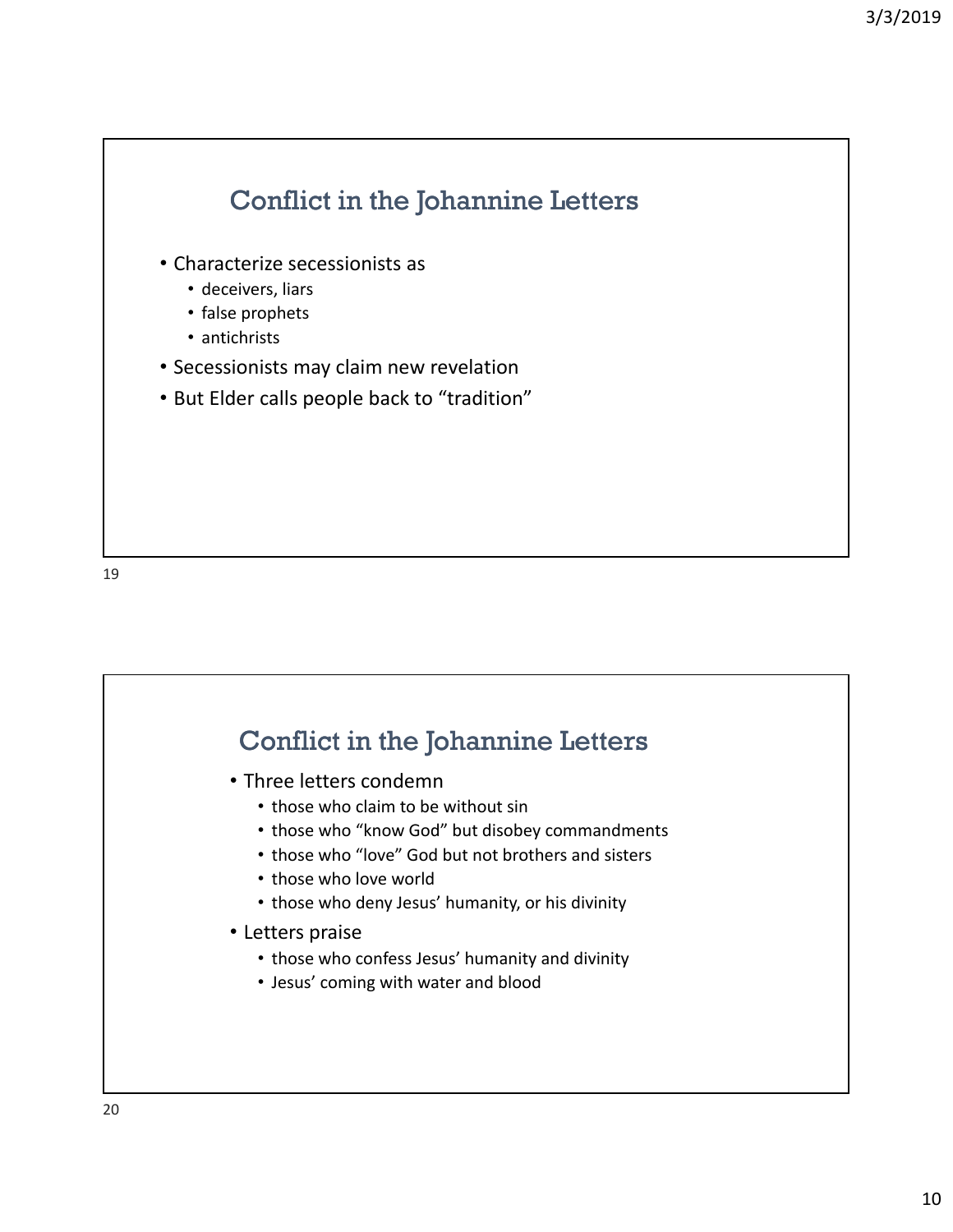### Outline: 1 John (theological treatise)

- Prologue: experiencing the word of life (1:1–4)
- Walking in darkness; walking in light (1:5–2:2)
- Loving one another; not loving the world (2:3–17)
- Insiders and outsiders (2:18–3:24)
- Criteria for judging false prophets (4:1–21)
- Victorious faith (5:1–13)
- Exhortation and closing (5:14–21)

21

#### Outline: 2 John

- The elder to the lady elect and her children (vv. 1–2)
- Faithfulness (vv. 4)
- Love one another; keep commandments (vv. 5–6)
- Guard against deceitful antichrists; do not welcome them (vv. 7–11)
- Future visit and closing (vv. 12–13)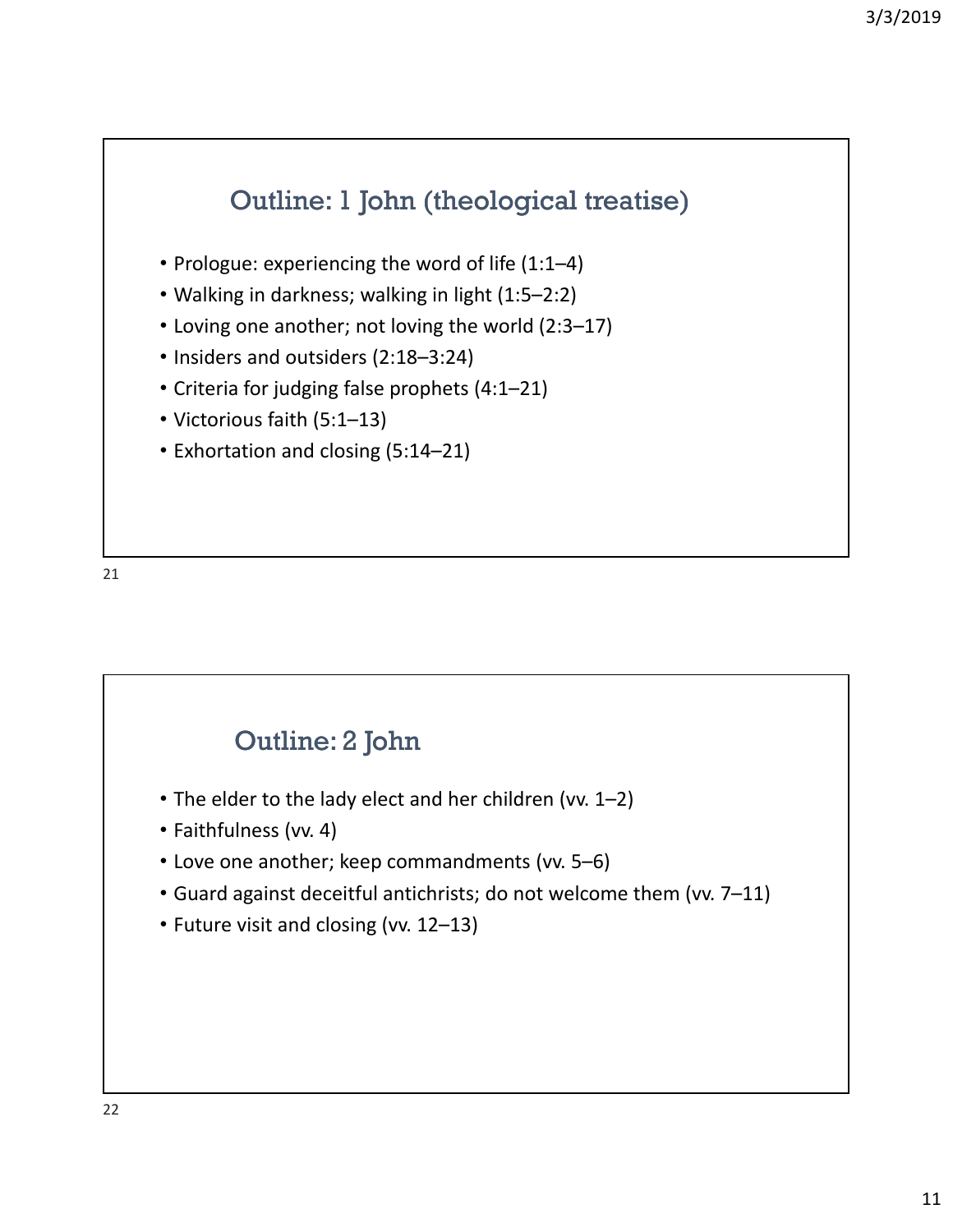# • The elder to Gaius and prayer (vv. 1–2) • Commends Gaius for offering hospitality to missionaries (vv. 3–8) • Censures Diotrephes for refusing to welcome missionaries (vv. 9–10) • Commends Demetrius (vv. 11–12) • Travel plans and closing (vv. 13–15) Outline: 3 John

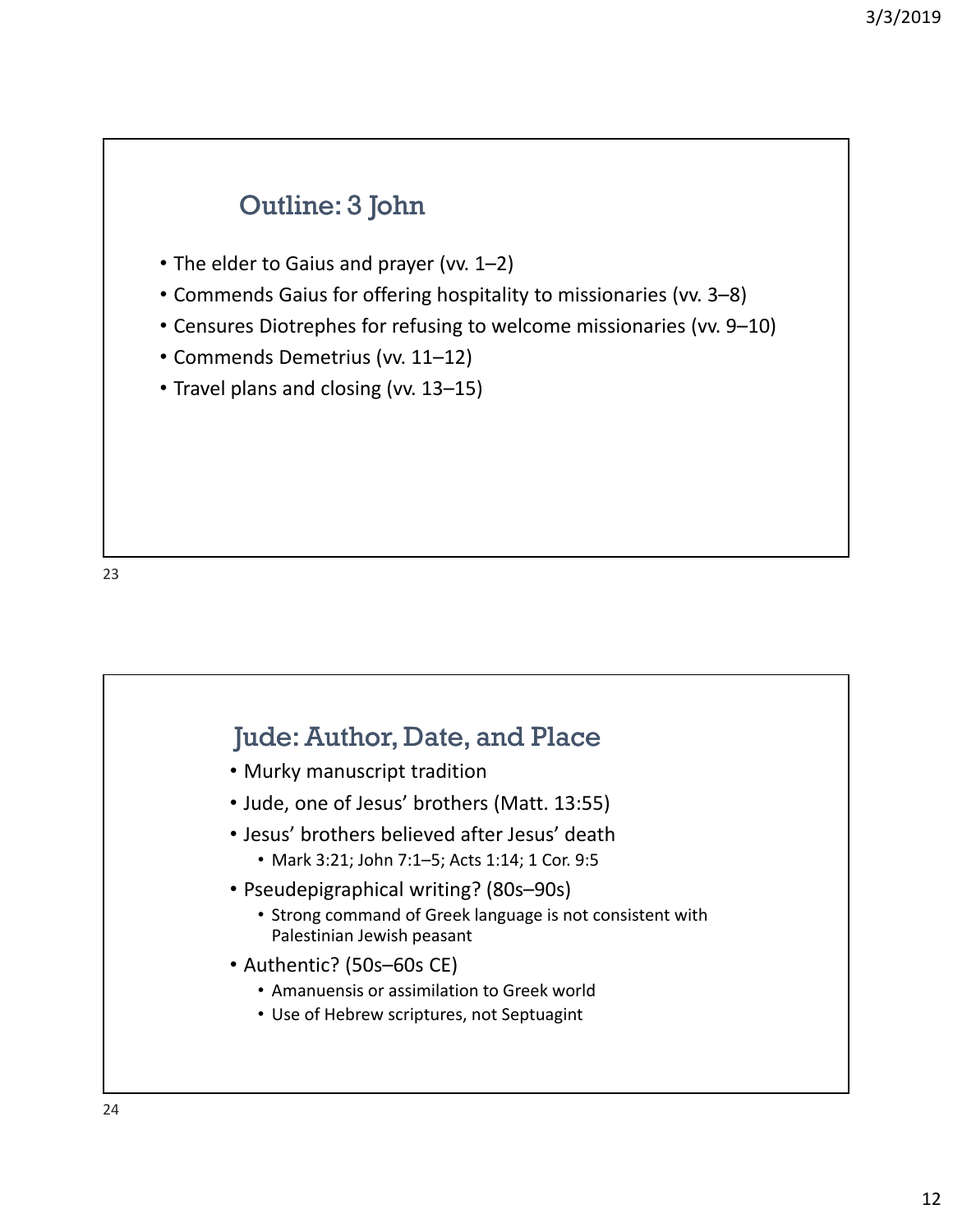### **Community**

- These Jewish Christians are called, beloved, and kept safe (v. 1)
- But also divided by "opponents"
- Opponents
	- Libertine Christians (v. 4)
	- Forgiveness is permission to commit wrongs
	- Abuse believers' "love feasts"
	- Reject organized authority
	- Follow authority of ecstatic experience
	- Are they Gentiles without Jewish moral codes?